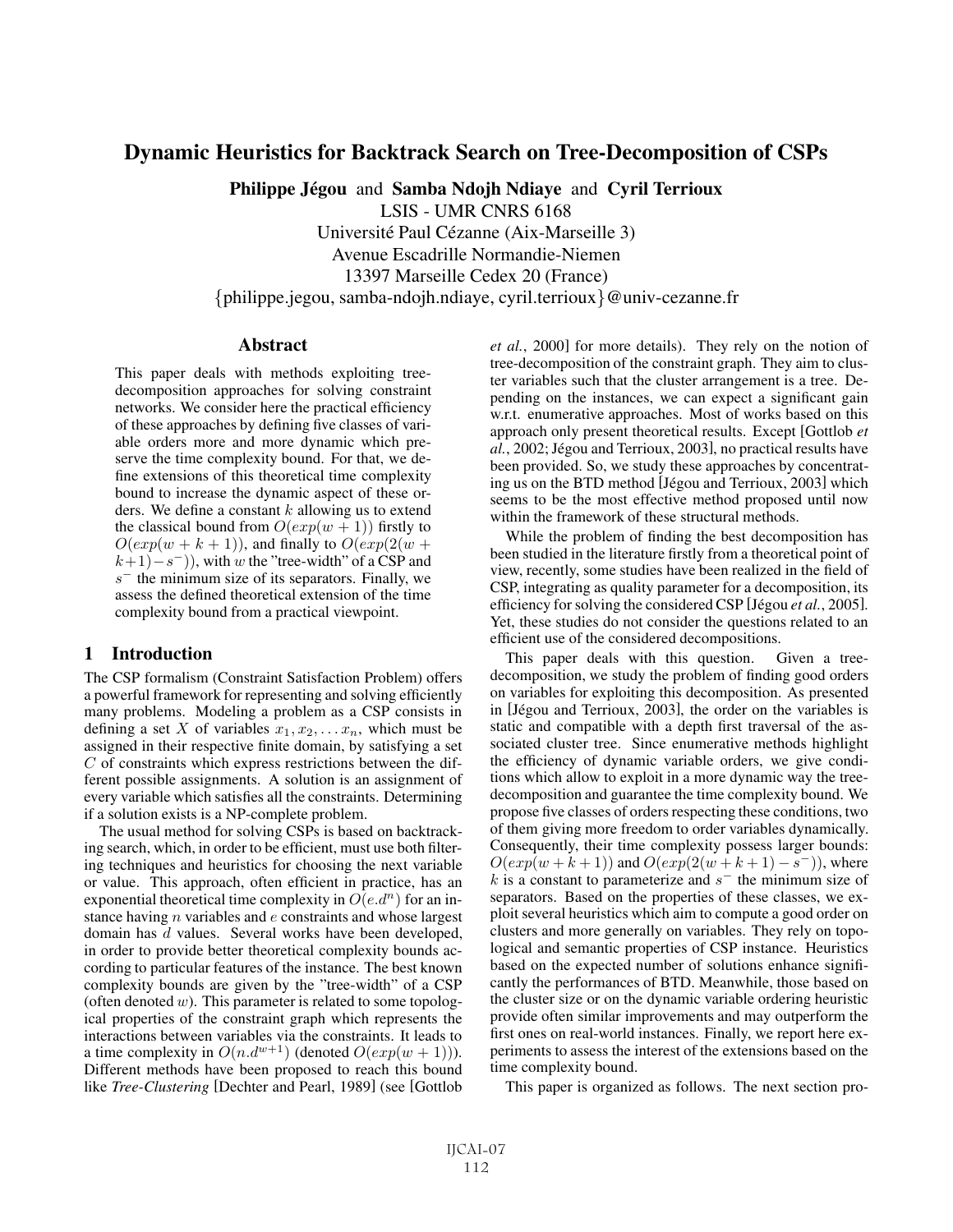vides basic notions about CSPs and methods based on treedecompositions. Then, in section 3, we define several classes of variable orders which preserve the classical bounds for time complexity. Section 4 introduces two extensions giving new time complexity bounds. Section 5 is devoted to experimental results to assess the practical interest of our propositions. Finally, in section 6, we summarize this work and we outline some future works.

#### 2 Preliminaries

A *constraint satisfaction problem* (CSP) is defined by a tuple  $(X, D, C)$ . X is a set  $\{x_1, \ldots, x_n\}$  of n variables. Each variable  $x_i$  takes its values in the finite domain  $d_{x_i}$  from D. The variables are subject to the constraints from  $C$ . Given an instance  $(X, D, C)$ , the CSP problem consists in determining if there is an assignment of each variable which satisfies each constraint. This problem is NP-complete. In this paper, without loss of generality, we only consider binary constraints (i.e. constraints which involve two variables). So, the structure of a CSP can be represented by the graph  $(X, C)$ , called the *constraint graph*. The vertices of this graph are the variables of X and an edge joins two vertices if the corresponding variables share a constraint.

Tree-Clustering [Dechter and Pearl, 1989] is the reference method for solving CSPs thanks to the structure of its constraint graph. It is based on the notion of tree-decomposition of graphs [Robertson and Seymour, 1986]. Let  $G = (X, C)$ be a graph, a *tree-decomposition* of  $G$  is a pair  $(E, T)$  where  $T = (I, F)$  is a tree with nodes I and edges F and  $E =$  ${E_i : i \in I}$  a family of subsets of X, such that each subset (called cluster)  $E_i$  is a node of T and verifies: (i)  $\bigcup_{i\in I}E_i = X$ , (ii) for each edge  $\{x, y\} \in C$ , there exists  $i \in I$  with  $\{x, y\} \subseteq E_i$ , and (iii) for all  $i, j, k \in I$ , if k is in a path from *i* to *j* in *T*, then  $E_i \cap E_j \subseteq E_k$ .

The width of a tree-decomposition  $(E, T)$  is equal to  $max_{i \in I} |E_i| - 1$ . The *tree-width* w of G is the minimal width over all the tree-decompositions of G.

Assume that we have a tree-decomposition of minimal width  $(w)$ , the time complexity of Tree-Clustering is  $O(exp(w + 1))$  while its space complexity can be reduced to  $O(n.s.d^s)$  with s the size of the largest minimal separators of the graph [Dechter and Fattah, 2001]. Note that Tree-Clustering does not provide interesting results in practical cases. So, an alternative approach, also based on treedecomposition of graphs was proposed in [Jégou and Terrioux, 2003]. This method is called BTD (for Backtracking with Tree-Decomposition) and seems to provide among the best empirical results obtained by structural methods.

The BTD method proceeds by an enumerative search guided by a static pre-established partial order induced by a tree-decomposition of the constraint-network. So, the first step of BTD consists in computing a tree-decomposition. The obtained tree-decomposition allows to exploit some structural properties of the graph, during the search, in order to prune some branches of the search tree, what distinguishes BTD from other classical techniques. Firstly, the order for the assignment of the variables is induced by the considered treedecomposition of the constraint graph. Secondly, some parts of the search space will not be visited again as soon as their consistency is known. This is possible by using the notion of *structural good*. A good is a consistent partial assignment on a set of variables, namely a separator (i.e. an intersection between two clusters), such that the part of the CSP located after the separator is consistent and admits a solution compatible with the good. So, it is not necessary to explore this part because we know its consistency. Thirdly, some parts of the search space will not be visited again if we know that the current instantiation leads to a failure. This is possible in applying the notion of *structural nogood*. A structural nogood is a particular kind of nogood justified by structural properties of the constraints network: the part of the CSP located after the nogood is not consistent (a nogood is a consistent assignment of a separator of the graph).

To satisfy the complexity bounds, the variable ordering exploited in BTD is related to the cluster ordering. Formally, let us consider a tree-decomposition  $(E,T)$  of the CSP with  $T = (I, F)$  a tree and assume that the elements of  $E = \{E_i : i \in I\}$  are indexed w.r.t. a *compatible numeration*. A numeration on  $E$  compatible with a prefix numeration of  $T = (I, F)$  with  $E_1$  the root is called compatible numeration. An order  $\preceq_X$  of variables of X such that  $\forall x \in E_i$ ,  $\forall y \in E_i$ , with  $i < j$ ,  $x \preceq_X y$  is a compatible enumeration order. The numeration on the clusters gives a partial order on the variables since the variables in the  $E_i$  are assigned before those in  $E_j$  if  $i < j$ , except variables in the descent of a good, namely those located in the subproblem rooted on the cluster containing the good. In fact, using goods and nogoods allows not to explore twice subproblems if their consistency (inconsistency) with the current assignment is known. If we use a good to avoid visiting again a subtree, we known that the variables in it can be assigned consistently with the current assignment. So BTD does not assign them effectively, but they are considered done. For consistent problems, an additional work must be performed to assign these variables if we want to provide a solution [Jégou and Terrioux, 2004]. They are named *consistently assignable variables* thanks to a good. Thus the variables in  $E_j$  are assigned if the variables in  $E_i$ are either already assigned or consistently assignable thanks to a good. To complete this order, we have to choose variable ordering heuristics inside a cluster. Finally, a compatible enumeration order on the variables is given by a compatible numeration on clusters and a variable order in each cluster.

In [Jégou and Terrioux, 2003; 2004], the presented results were obtained without heuristics for the choice of the clusters and thus the choice of the variables. Only a traditional dynamic order was used inside the clusters. Obviously, the variable ordering have a great impact on the efficiency of enumerative methods. Thus, we study here how the benefits of variable orderings can be fully exploited in BTD. Nevertheless, to guarantee the time complexity bounds, it is necessary to respect some conditions. So, in the next section, we define classes of orders guaranteeing complexity bounds.

# 3 Dynamic orders in  $O(exp(w + 1))$

The first version of BTD was defined with a compatible static variable ordering. We prove here that it is possible to consider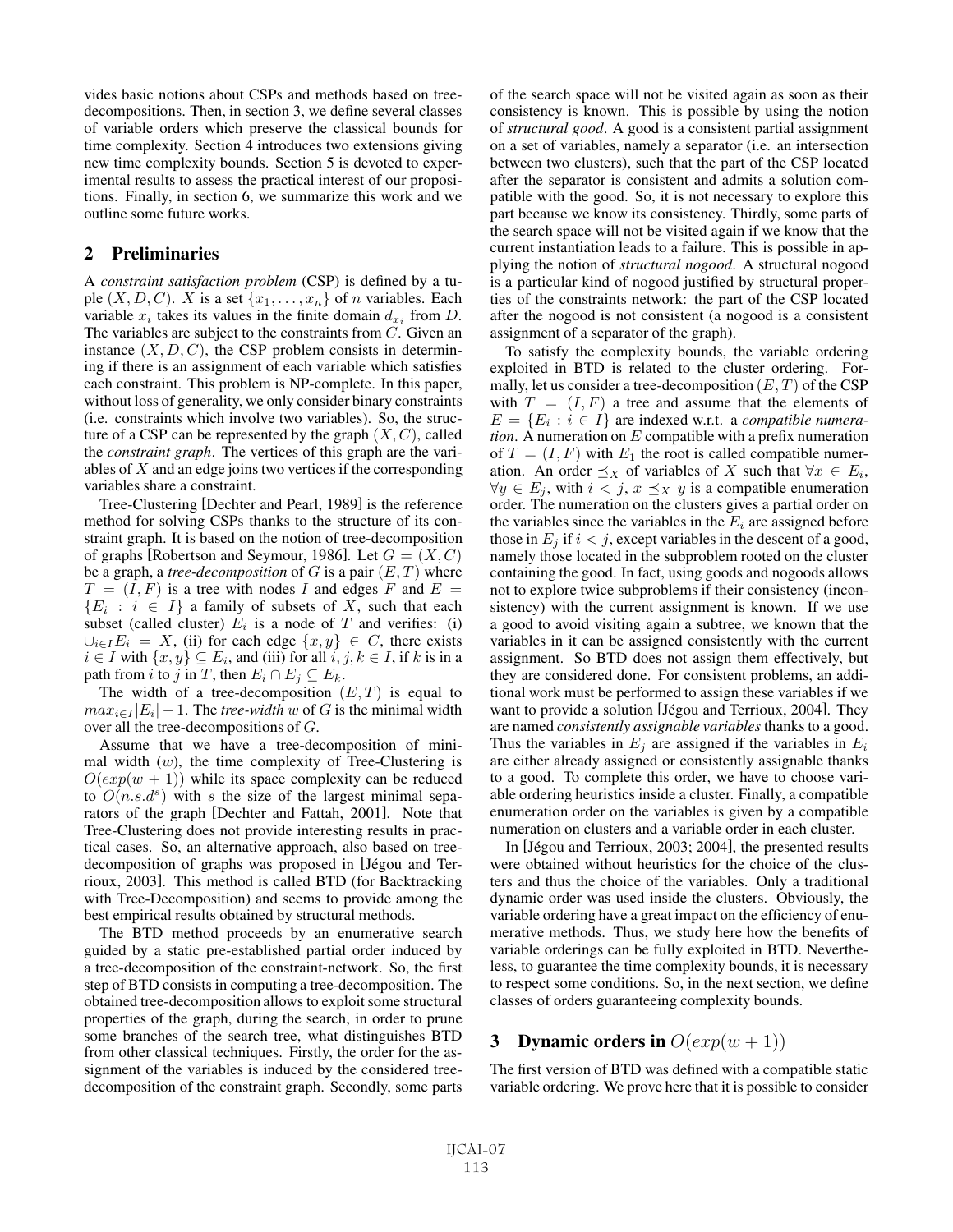more dynamic orders without loosing the complexity bounds. The defined classes contain orders more and more dynamic. These orders are in fact provided by the cluster order and the variable ordering inside each cluster.

Let  $(X, D, C)$  be a CSP and  $(E, T)$  a tree-decomposition of the graph  $(X, C)$ , we exploit an order  $\sigma_i$  on the subproblems  $\mathcal{P}_{i_1}, \ldots, \mathcal{P}_{i_k}$  rooted on the sons  $E_{i_j}$  of  $E_i$  and an order  $\gamma_i$ on the variables in  $E_i$ . We define recursively the following classes of orders. In the three next classes, we choose the first cluster to assign (the root):  $E_1$  among all the clusters and we consider  $P_1$  the subproblem rooted on  $E_1$  (i.e. the whole problem).

**Definition 1** We begin the search in  $E_1$  and we try recur*sively to extend the current assignment on the subproblem rooted on*  $E_i$  *by assigning first the variables in*  $E_i$  *according to*  $\gamma_i$  *and then on*  $\mathcal{P}_{i_1}, \ldots, \mathcal{P}_{i_k}$  *according to*  $\sigma_i$ *.* 

- *Class 1.*  $\sigma_i$  **and**  $\gamma_i$  **are static**. We compute  $\sigma_i$  and  $\gamma_i$ *statically (before starting the search).*
- *Class 2.*  $\sigma_i$  *is static and*  $\gamma_i$  *is dynamic. We compute statically*  $\sigma_i$ *, while*  $\gamma_i$  *is computed during the search.*
- *Class 3.*  $\sigma_i$  *and*  $\gamma_i$  *are dynamic. Both,*  $\sigma_i$  *and*  $\gamma_i$  *are computed during the search.*  $\sigma_i$  *is computed w.r.t. the current assignment as soon as all the variables in* E<sup>i</sup> *are assigned.*
- *Class ++. Enumerative dynamic order. The variable ordering is completely dynamic. So, the assignment order is not necessarily a compatible enumeration order. There is no restriction due to the cluster tree.*

The defined classes form a hierarchy since we have: *Class 1* ⊂ *Class 2* ⊂ *Class 3* ⊂ *Class ++*.

**Property of the** *Class 3***.** Let Y be an assignment,  $x \in E_i$  –  $(E_i \cap E_j)$  with  $E_i$  the parent of  $E_j$ :  $x \in Y$  iff: i) $\forall v \in E_i$ ,  $v \in Y$  ii) Let  $E_{i_p} = E_j$ ,  $\forall \mathcal{P}_{i_u}$  s.t.  $\sigma_i(\mathcal{P}_{i_u}) \leq \sigma_i(\mathcal{P}_{i_p}),$  $\forall v \in \mathcal{P}_{i_u}, v \in Y$  iii)  $\forall v \in E_j$  s.t.  $\gamma_j(v) \leq \gamma_j(x), v \in Y$ .

In [Jégou and Terrioux, 2003], the experiments use *Class 2* orders. Formally, only the orders of the *Class 1* are compatible. Nevertheless, for an order  $o_3$  in the *Class 3* and a given assignment  $A$ , one can find an order  $o_1$  in the *Class 1* that instantiates the variables in  $A$  in the same way and the same order o<sup>3</sup> does. This property gives to the *Class 3* (thus *Class 2*) orders the ability of recording goods and nogoods and using them to prune branches in the same way *Class 1* orders do. The *Class ++* gives a complete freedom. Yet, it does not guarantee the time complexity bound because sometimes it is impossible to record nogoods. Indeed, let the cluster  $E_i$  be a son of the cluster  $E_i$ , we suppose that the enumeration order assigns the variables in  $E_i$  except those in  $E_i \cap E_j$ , as well as the variables in the clusters which are on the path from the root cluster to  $E_i$ . Let x, the next variable to assign, be in  $E_i$ and not in  $E_i \cap E_j$ . If the solving of the subtree rooted on  $E_j$  leads to a failure, it is impossible to record a nogood on  $E_i \cap E_j$  (if it is consistently assigned) because we do not try the other values of x to prove that the assignment on  $E_i \cap E_j$ cannot be consistently extended on this subtree. If the subproblem has a solution, we can record a good. Actually, this solution is a consistent extension of the assignment on  $E_i \cap E_j$ which is a good. A nogood not recorded could be computed again. Thus the time complexity bound is not guaranteed anymore. Meanwhile, the *Class 3* orders guarantee this bound.

#### Theorem 1 *Let the enumeration order be in the Class 3, the time complexity of BTD is*  $O(exp(w + 1))$ *.*

**Proof** We consider a cluster  $E_j$  in the cluster tree, and we must prove that any assignment on  $E_j$  is computed only once. Let  $E_i$  be the cluster parent of  $E_i$  and suppose that all the variables in  $E_i$  are assigned and those in  $E_i - (E_i \cap E_j)$ are not. Since the order belongs to the *Class 3*, the variables of the clusters on the path from the root to  $E_i$  are already assigned and those in the subtree rooted on  $E_j$  not yet. A consistent assignment A on  $E_i \cap E_j$  is computed at the latest when the variables in  $E_i$  are assigned (before those in the subproblem rooted in  $E_i$ ). Solving this subproblem leads to a failure or a solution. In each case, A is recorded as a good or nogood. Let  $A'$  be an assignment on  $E_j$  compatible with A. The next assignment of variables in  $E_i$  leading to A on  $E_i \cap E_j$  will not be pursued on the subproblem rooted on  $E_j$ . A' is not computed twice, only the variables in  $E_i \cap E_j$  are assigned again. So the time complexity is  $O(exp(w + 1))$ .  $\Box$ The properties of the *Class 3* offer more possibilities in the variable ordering. So it is possible to choose any cluster to visit next among the sons of the current cluster. And in each cluster, the variable ordering is totally free. In section 4, we propose two natural extensions of the complexity bound.

#### 4 Bounded extensions of dynamic orders

We propose two extensions based on the ability given to the heuristics to choose the next variable to assign not only in one cluster, but also among  $k$  variables in a path rooted on the cluster that verifies some properties. So, we define two new classes of orders extending *Class 3*. First, we propose a generalization of the tree-decomposition definition.

**Definition 2** Let  $G = (X, C)$  be a graph and k a positive *integer, the set of directed* k*-covering tree-decompositions of a tree-decomposition*  $(E, T)$  *of*  $G$  *with*  $E_1$  *its root cluster, is defined by the set of tree-decompositions* (E , T ) *of* G *that verify:*

- $E_1 \subseteq E'_1$ ,  $E'_1$  the root cluster of  $(E', T')$
- $\forall E'_i \in E', E'_i \subseteq E_{i_1} \cup E_{i_2} \cup \ldots \cup E_{i_R}$  and  $E_{i_1} \cup E_{i_2} \cup \ldots$ ...∪  $E_{i_R-1}$   $\subset E'_i$ , with  $E_{i_1}$  ...  $E_{i_R}$  *a path in*  $\overline{T}$
- $|E'_i| \leq w + k + 1$ *, where*  $w = max_{E_i \in E} |E_i| 1$

Now, we give a definition of the *Class 4*.

**Definition 3** Let  $(X, D, C)$  be a CSP,  $(E, T)$  a tree*decomposition of the graph (X,C) and* k *a positive integer. A variable order is in the Class 4, if this order is in the Class 3 for one directed* k*-covering tree-decomposition of* (E,T )*.*

We derive a natural theorem:

Theorem 2 *Let the enumeration order be in the Class 4, the time complexity of BTD is*  $O(exp(w + k + 1))$ *.* 

Proof This proof is similar to one given for Class 3 since we can consider that BTD runs on a tree-decomposition  $(E', T')$ of width at most  $w + k + 1$ .  $\square$ 

A second extension is possible in exploiting during the search, a dynamic computing of the tree-decomposition (we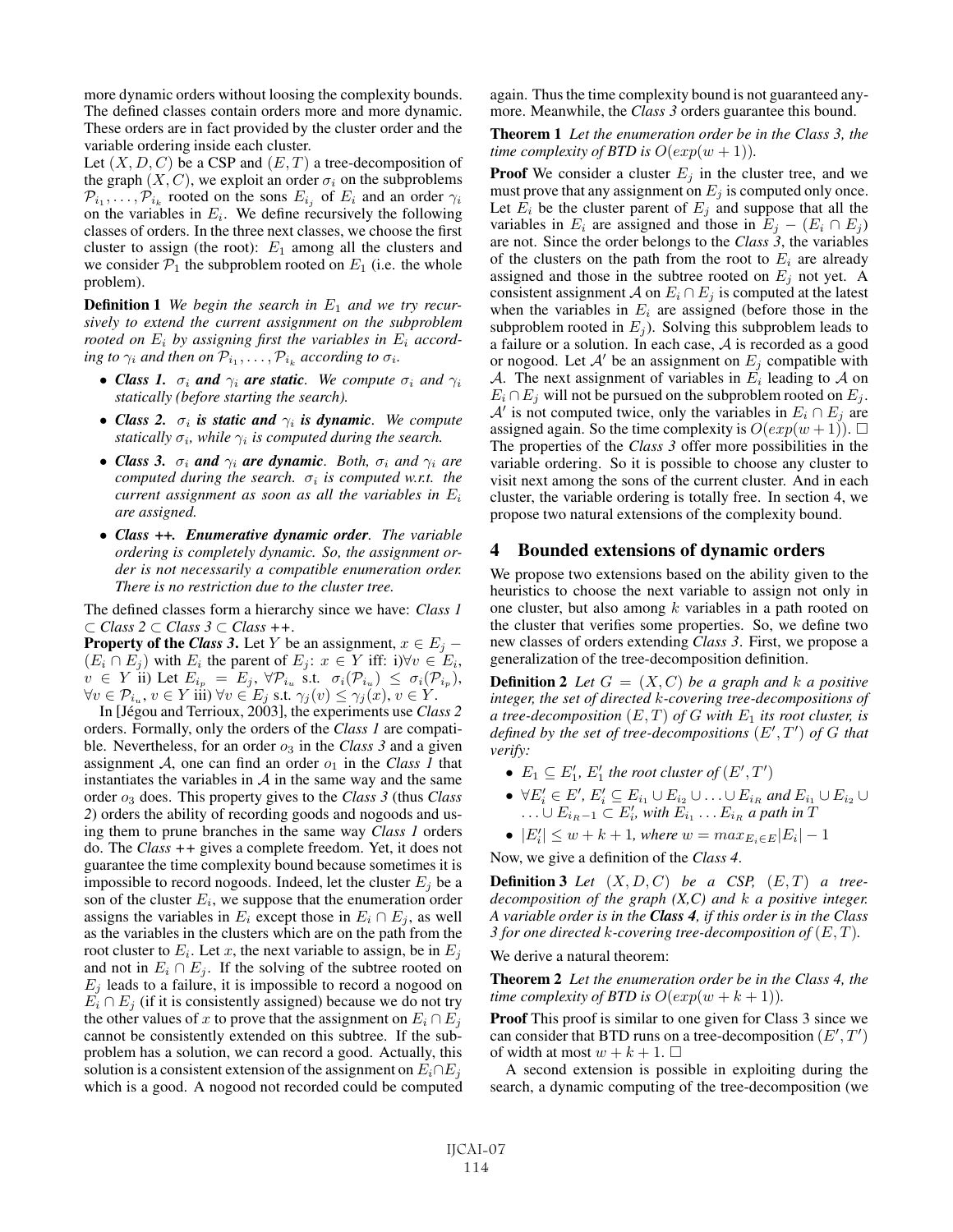can use several directed k-covering tree-decompositions during the search). Then, the time complexity bound changes because sometimes it would be impossible to record nogoods.

**Definition 4** *Let*  $(X, D, C)$  *be a CSP*,  $(E, T)$  *a treedecomposition of the graph (X,C) and* k *a positive integer. A variable order*  $o<sub>5</sub>$  *is in the Class 5, if for a given assignment* A*, one can find one directed* k*-covering tree-decomposition*  $(E',T')$  of  $(E,T)$  such that  $\forall E'_i \in E', E'_i = E_{i_1} \cup E_{i_2} \cup$  $\ldots \cup E_{i_R}$ , with  $E_{i_1} \ldots E_{i_R}$  a path in  $T$  and find an order  $o_3$ on  $(E', T')$ , in the Class 3 that instantiates the variables in  $\mathcal A$  *in the same way and the same order*  $o_5$  *does.* 

This definition enforces to use directed  $k$ -covering treedecompositions  $(E',T')$  of  $(E,T)$  that verify the additional condition:  $\forall E'_i \in E', E'_i = E_{i_1} \cup E_{i_2} \cup \ldots \cup E_{i_R}$ . Hence, a separator in  $(E', T')$  is also a separator in  $(E, T)$ . We denote by s<sup>−</sup> the minimum size of separators in  $(E, T)$ .

Theorem 3 *Let the enumeration order be in the Class 5, the time complexity of BTD is*  $O(exp(2(w + k + 1) - s^{-}))$ .

**Proof** Let  $(X, D, C)$  be a CSP,  $(E, T)$  a tree-decomposition of the graph  $(X, C)$  and  $E_1$  its root cluster. We have to prove that any assignment on a set V of  $2(w+k+1)-s^-$  variables on a path of the tree  $T$  is computed only once. Let  $A$  be an assignment containing  $V$ . The order in which the variables of A were assigned is in the *Class 3* for a directed k-covering tree-decomposition  $(E',T')$  of  $(E,T)$  that verifies  $\forall E'_i \in E'$ ,  $E'_i = E_{i_1} \cup E_{i_2} \cup \ldots \cup E_{i_R}$ , with  $E_{i_1} \ldots E_{i_R}$  a path in T. The size of the clusters in  $(E', T')$  is bound by  $w+k+1$ , so the set V is covered by at least two clusters since  $s^-$  is the minimum size of the separators. Let  $E'_{i_1} \dots E'_{i_q}$  be a path on  $(E', T')$ covering V. The solving of the subproblem rooted on  $E'_{i_1}$ with the assignment  $A$  leads to the recording of (no)goods on the separators of these clusters. If  $E'_{i_1}$  is the root cluster of  $(E', T')$ , then V contains  $E_1$ . Thus  $\overrightarrow{A}$  will not be computed again because it contains the first variables in the search. We suppose that  $E'_{i_1}$  is not the root cluster of  $(E', T')$ . Since  $q \geq$ 2, we record a (no)good on the separator of  $E'_{i_1}$  and its parent and at least an other on the separator of  $E'_{i_1}$  and  $E'_{i_2}$ . Let  $B$  be a new assignment that we try to extend on  $V$  with the same values in A. One of the (no)goods will be computed first. Thus before all the variables in  $V$  are assigned, the search is stopped thanks to this (no)good. So  $A$  is not computed again. We prove that any assignment on V is computed only once. $\Box$ 

Note that the new defined classes are included in the hierarchy presented in section 3: *Class i*  $\subset$  *Class j*, if  $i < j$  and for  $1 \leq i < j \leq 5$ , with also *Class* 5  $\subset$  *Class* ++.

To define the value of  $k$ , we have several approaches to choose variables to group. A good one consists in trying to reduce the value of the parameter s and, by this way, to enhance the space complexity bound. Then, we can observe that grouping clusters with large separators permits to achieve a significant reduction of s.

# 5 Experimental study

Applying a structural method on an instance generally assumes that this instance presents some particular topological features. So, our study is first performed on instances having a structure which can be exploited by structural methods. In practice, we assess here the proposed strategies on random partial structured CSPs in order to point up the best ones w.r.t. CSP solving. For building a random partial structured instance of a class  $(n, d, w, t, s, n_c, p)$ , the first step consists in producing randomly a structured CSP according to the model described in [Jégou and Terrioux, 2003]. This structured instance consists of  $n$  variables having  $d$  values in their domain. Its constraint graph is a clique tree with  $n_c$  cliques whose size is at most  $w$  and whose separator size does not exceed s. Each constraint forbids  $t$  tuples. Then, the second step removes randomly p% edges from the structured instance. Secondly, we experiment the proposed heuristics on benchmark instances of the  $CP'2005$  solver competition<sup>1</sup>. All these experimentations are performed on a Linux-based PC with a Pentium IV 3.2GHz and 1GB of memory. For each considered random partial structured instance class, the presented results are the average on instances solved over 50. We limit the runtime to 30 minutes for random instances and to 10 minutes for CP'2005 benchmark instances. Above, the solver is stopped and the involved instance is considered as unsolved (what is denoted by the letter T in tables). In the following tables, the letter M means that at least one instance cannot be solved because it requires more than 1GB of memory.

In [Jégou *et al.*, 2005], a study was performed on triangulation algorithms to find out the best way to compute a good tree-decomposition w.r.t. CSP solving. As MCS [Tarjan and Yannakakis, 1984] obtains the best results and is very easy to implement, we use it to compute tree-decompositions in this study. We do not provide the results obtained by classical enumerative algorithms like FC or MAC since they are often unable to solve several instances of each class within 30 minutes.

Here, for lack of place, we only present the more efficient heuristics:

- $minexp(A)$ : this heuristic is based on the expected number of partial solutions of clusters [Smith, 1994] and on their size. It chooses as root cluster one which minimizes the ratio between the expected number of solutions and the size of the cluster.
- $size(B)$ : we choose the cluster of maximum size as root cluster
- $minexp<sub>s</sub>(C)$ : this heuristic is similar to *minexp* and orders the son clusters according to the increasing value of their ratio.
- $minsep<sub>s</sub>(D)$ : we order the son clusters according to the increasing size of their separator with their parent.
- $nv(E)$ : we choose a dynamic variable ordering heuristic and we visit first the son cluster where appears the next variable in the heuristic order among the variables of the unvisited son clusters.
- $minexp_{sdun}(F)$ : the next cluster to visit minimizes the ratio between the current expected number of solutions and the size of the cluster. The current expected number of solutions of a cluster is modified by filtering the domains of unassigned variables.

<sup>1</sup>This competition held during the Second International Workshop on Constraint Propagation and Implementation of CP'2005.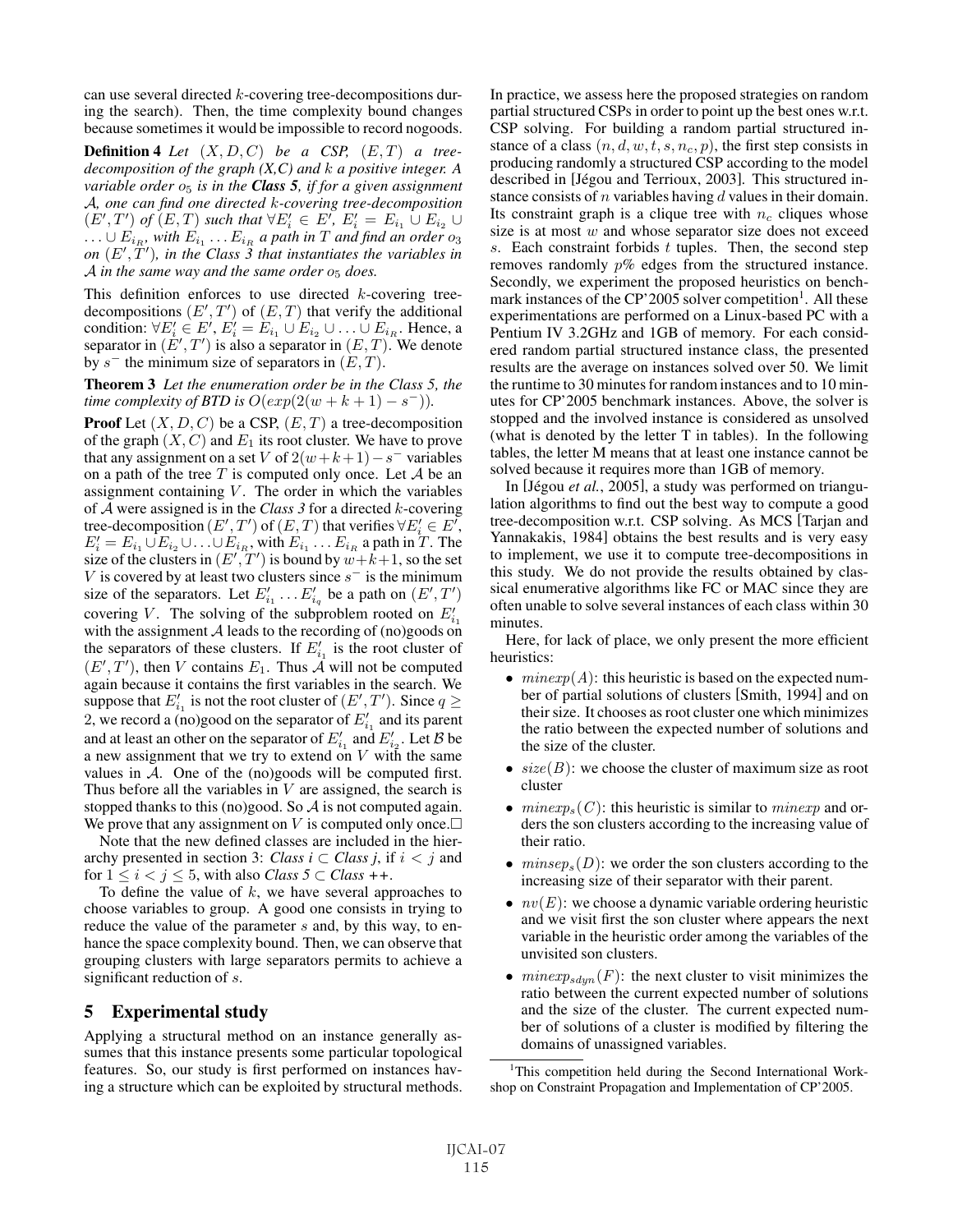| CSP                           |       |                  | Class 1        |                | Class 2 |                | Class 3 |       | Class 4 |       |       |       |
|-------------------------------|-------|------------------|----------------|----------------|---------|----------------|---------|-------|---------|-------|-------|-------|
|                               | $w^+$ | $\boldsymbol{s}$ | B              | А              | B       | A              | А       | B     | B       | А     | А     | B     |
| $(n,d,w,t,s,n_c,p)$           |       |                  | $\overline{D}$ | $\overline{C}$ | D       | $\overline{C}$ | F       | G     | D       | C     | F     | G     |
| 150, 25, 15, 215, 5, 15, 10   | 13.00 | 12.22            | 9.31           | 28.12          | 3.41    | 2.52           | 2.45    | 5.34  | 2.75    | 2.17  | 2.08  | 2.65  |
| 150, 25, 15, 237, 5, 15, 20   | 12.54 | 11.90            | 9.99           | 5.27           | 5.10    | 2.47           | 1.99    | 5.47  | 2.58    | 1.76  | 1.63  | 2.97  |
| 150, 25, 15, 257, 5, 15, 30   | 12.16 | 11.40            | 13.36          | 27.82          | 3.38    | 5.06           | 4.97    | 3.55  | 1.41    | 1.05  | 1.13  | 1.30  |
| 150, 25, 15, 285, 5, 15, 40   | 11.52 | 10.64            | 3.07           | 8.77           | 1.13    | 0.87           | 1.27    | 1.17  | 1.67    | 0.39  | 0.63  | 1.75  |
| (250, 20, 20, 107, 5, 20, 10) | 17.82 | 16.92            | 54.59          | 57.75          | 15.92   | 12.39          | 12.14   | 14.93 | 10.18   | 7.75  | 7.34  | 10.26 |
| (250, 20, 20, 117, 5, 20, 20) | 17.24 | 16.56            | 55.39          | 79.80          | 23.38   | 14.26          | 13.25   | 24.14 | 10.05   | 8.81  | 8.39  | 10.34 |
| (250, 20, 20, 129, 5, 20, 30) | 16.80 | 15.80            | 26.21          | 21.14          | 7.23    | 5.51           | 6.19    | 7.84  | 33.93   | 4.61  | 4.41  | 34.20 |
| (250, 20, 20, 146, 5, 20, 40) | 15.92 | 15.24            | 44.60          | 30.17          | 26.24   | 3.91           | 4.51    | 17.99 | 11.38   | 3.17  | 3.17  | 10.63 |
| (250, 25, 15, 211, 5, 25, 10) | 13.04 | 12.34            | 28.86          | 38.75          | 15.33   | 11.67          | 13.37   | 18.12 | 5.86    | 7.71  | 6.65  | 6.44  |
| (250, 25, 15, 230, 5, 25, 20) | 12.86 | 11.98            | 20.21          | 34.47          | 8.60    | 7.12           | 14.84   | 19.47 | 4.19    | 3.94  | 3.36  | 6.81  |
| (250, 25, 15, 253, 5, 25, 30) | 12.38 | 11.82            | 11.36          | 16.91          | 5.18    | 11.13          | 5.14    | 5.26  | 2.80    | 3.71  | 3.52  | 3.06  |
| (250, 25, 15, 280, 5, 25, 40) | 11.80 | 11.16            | 7.56           | 32.74          | 3.67    | 16.32          | 17.49   | 4.91  | 4.03    | 1.40  | 1.26  | 3.55  |
| (250, 20, 20, 99, 10, 25, 10) | 17.92 | 17.02            | М              | М              | М       | M              | M       | M     | 66.94   | 63.15 | 62.99 | 66.33 |
| (500, 20, 15, 123, 5, 50, 10) | 13.04 | 12.58            | 12.60          | 13.63          | 7.01    | 8.08           | 7.31    | 7.54  | 5.48    | 4.50  | 4.41  | 5.86  |
| (500, 20, 15, 136, 5, 50, 20) | 12.94 | 12.10            | 47.16          | 19.22          | 25.54   | 23.49          | 27.01   | 15.11 | 4.86    | 4.92  | 3.94  | 5.24  |

Table 1: Parameters  $w^+$  and s of the tree-decomposition and runtime (in s) on random partial structured CSPs with mdd for class 1 and  $mdd_{dyn}$  for classes 2, 3 and 4.

| CSP                   |          |            |       |     | Class 1      |        | Class 2      |        | Class 3 |       |        |
|-----------------------|----------|------------|-------|-----|--------------|--------|--------------|--------|---------|-------|--------|
| Instance              | $\it{n}$ | $\epsilon$ | $w^+$ | -5  |              | А      | D            | Α      | A       | Е     |        |
|                       |          |            |       |     |              |        |              |        | F       | G     |        |
| aa 5                  | 26       | 309        | 25    |     | 32.01        | 132.82 | $\angle .67$ | . 82   | 84.19   | 80.86 | 2.62   |
| qcp-10-64-45-QWH-10   | 100      | 900        | 91    | 82  | $\mathbf{r}$ | M      | 69.83        | m      | ᠇᠇      | 70.10 | 69.82  |
| qcp-15-120-278-QWH-15 | 225      | 3,150      | 211   | 197 | $\mathbf{r}$ | T      | 120.69       | 10.47  | 10.92   | 22.26 | 122.47 |
| qwh-15-106-392-QWH-15 | 225      | 3,150      | 211   | 197 | $\mathbf{r}$ | М      | 0.89         | 169.49 | 181.18  | 0.86  | 0.89   |
| qwh-15-106-974-QWH-15 | 225      | 3.150      | 211   | 197 | ᡣ            | 94.58  | 2.55         | 75.77  | 79.46   | 2.67  | 2.54   |

Table 2: Parameters  $w^+$  and s of the tree-decomposition and runtime (in s) on some instances from the CP'2005 solver competition with  $mdd$  for class 1 and  $mdd_{dyn}$  for classes 2 and 3.

•  $nv_{sdyn}(G)$ : it is similar to nv. We visit first the son cluster where appears the next variable in the heuristic order among the variables of the unvisited son clusters.

Inside a cluster, the heuristic used for choosing the next variable is min domain/degree (static version  $mdd_s$  for class 1 and dynamic  $mdd_{dyn}$  for the other classes).

Table 1 shows the runtime of BTD with several heuristics of Classes 1, 2, 3 and 4. For Class 5, we cannot get good results and then, the results are not presented. Also it presents the width of the computed tree-decomposition and the maximum size of the separators. Clearly, we observe that Class 1 orders obtain poor results. This behaviour is not surprising since static variable orders are well known to be inefficient compared to dynamic ones. A dynamic strategy allows to make good choices by taking in account the modifications of the problem during search. Thus these choices are more justified than in a static case. That explains the good results of Classes 2 and 3 orders. The results show as well the crucial importance of the root cluster choice since each heuristic of the Classes 2 and 3 fails to solve an average of 4 instances over all instances of all classes because of a bad choice of root cluster. We note that the unsolved instances are not the same for *size* and *minexp* heuristics. The memory problems marked by M can be solved by using a *Class 4* order with the sep heuristic for grouping variables (we merge cluster whose intersection is greater than a value  $s_{max}$ ). Table 1 gives the runtime of BTD for this class with  $s_{max} = 5$ .

When we analyze the value of the parameter  $k$ , we observe that its value is generally limited (between 1 to 6). Nevertheless, for the CSPs (250, 20, 20, 99, 10, 25, 10), the value of k is near 40, but this high value allows to solve these instances.

The heuristics for the Classes 2 and 3 improve very significantly the results obtained. The impact of the dynamicity is obvious. minexp and nv heuristics solve all the instances except one due to a bad root cluster choice, size solve all the instances. Except the unsolved instance, minexp obtains very promising results. The son cluster ordering has a limited effect because the instances considered have a few son clusters reducing the possible choices and so their impact. We can expect a more important improvement for instances with more son clusters. The best results are obtained by  $minexp + minexp_{sdyn}$ , but  $size + minsep_s$  obtains often similar results and succeed in solving all instances in the *Class 4*. The calculus of the expected number of solution assumes that the problem constraints are independent, what is the case for the problems considered here. Thus,  $size + minsep$  may outperform  $minexp + minexp_{sdyn}$  on real-world problems which have dependent constraints.

When we observe the results in table 1, we see the relevance of extending the dynamic order. Merging clusters with